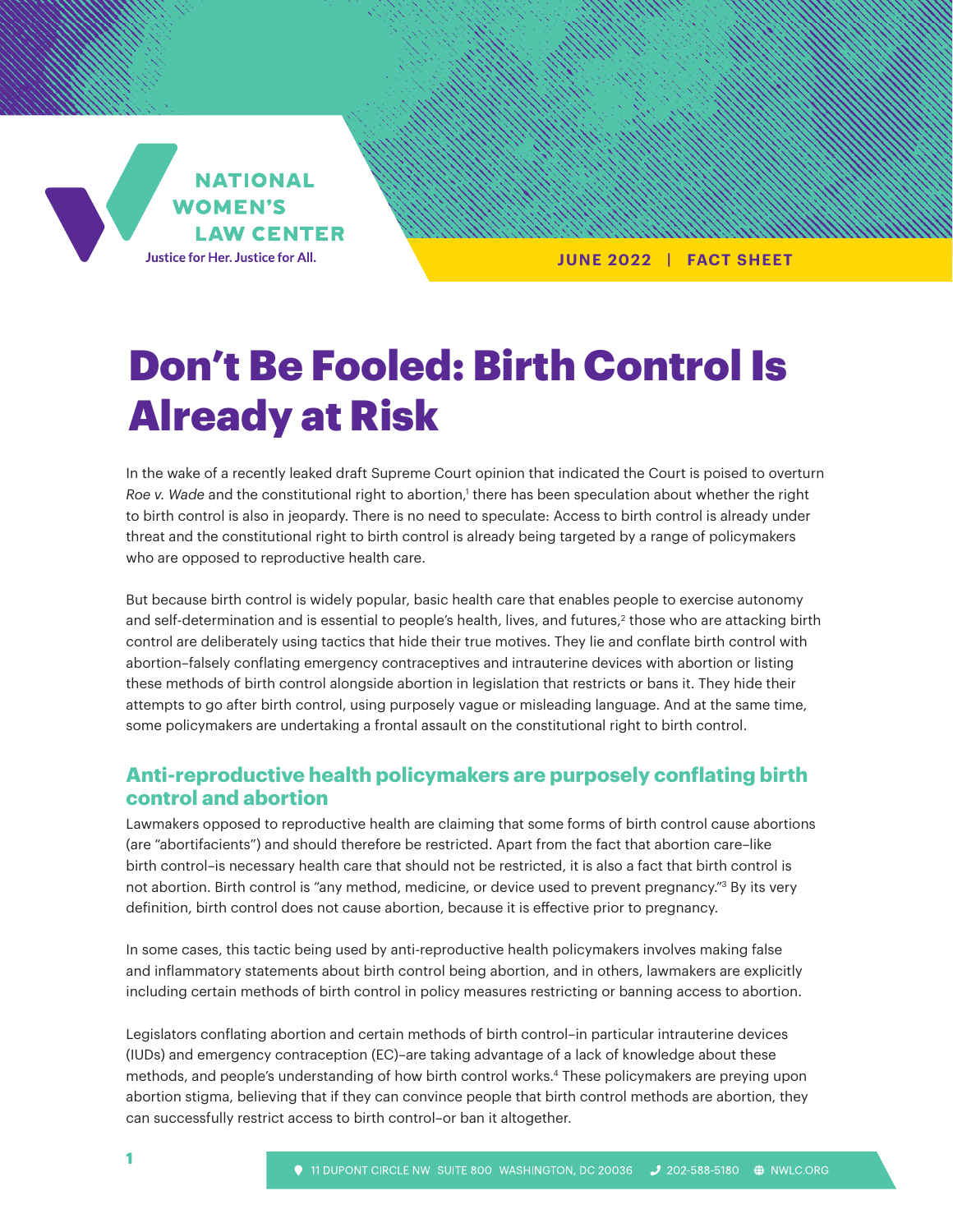#### **THIS IS HAPPENING RIGHT NOW, IN CONGRESS**

In the past year, several members of Congress have spoken on the record falsely equating birth control and abortion. They have also introduced amendments to bills, such as those for health and military spending, that conflate birth control and abortion.

- In June 2021, when the House of Representatives considered the Equal Access to Contraception for Veterans Act, a bill that would allow veterans access to no-cost contraception, Rep. Rosendale went on record saying, "Let me be clear, drugs like Plan B and ella are not contraception, they are abortifacients."5 This is patently false. He made this statement as part of his opposition to the bill, attempting to invoke harmful claims around federal programs paying for abortion care.6 Rep. Marjorie Taylor Greene made similar claims about Plan B working as an abortifacient.7 The bill ultimately passed the House, but these falsehoods were included in the debate and the record.
- In September 2021, when the House Armed Services Committee considered the National Defense Authorization Act (NDAA), Rep. Jackie Speier introduced an amendment that would provide no-cost access to birth control for military servicemembers and military families. In opposition to this amendment, some members of Congress claimed that emergency contraception caused an abortion.<sup>8</sup> Other members of the committee repeatedly refuted these false statements, and the amendment passed out of committee and ultimately was included in the Housepassed NDAA. However, these harmful falsities were included in the record.
	- Throughout the fiscal year 2022 appropriations process, Rep. Lauren Boebert offered amendments that would restrict federal funds from being spent on "abortifacient contraceptive drugs."9 While these amendments have been unsuccessful thus far, their very existence is problematic since the term is unscientific and madeup, meant to mischaracterize birth control, and prey on abortion stigma. Rep. Matt Rosendale offered a failed amendment with a similar goal of conflating birth control and abortion when he tried to add Plan B and ella, both forms of emergency contraception, to a section that bans federal funds from being spent on abortions.10

# **PREGNANCY 101**



**Fertilization**: This is the process that occurs when an egg that has been released during ovulation meets sperm, and usually occurs in the fallopian tubes.<sup>12,13</sup>

**Implantation**: Implantation is when a fertilized egg becomes embedded (implanted) in the lining of the uterus (endometrium). Implantation defines the beginning of pregnancy.14

### **THIS IS HAPPENING RIGHT NOW, IN STATE LEGISLATURES**

In the last year, lawmakers in several states tried to ban access to some or all birth control.

- In 2021, Idaho passed a law banning public funding for abortion.15 The bill included a ban on access to EC, in a section titled "Abortion-Related Activities Prohibited in School-Based Health Clinics." Specifically, this law prohibits health clinics at public schools, including higher education institutions, from counseling or referring for abortion services or dispensing emergency contraception. This is a stark departure from routine care, as 73% of college health centers report providing access to Plan B emergency contraception,<sup>16</sup> which is an important option for students who may experience birth control failure, sexual assault, or unprotected sex.
- Arizona has had a law in effect for many years that prohibits discrimination against health care entities that do not assist in "causing the death of any individual" including "assisted suicide, euthanasia, or mercy killing."21 In 2021, legislation was introduced that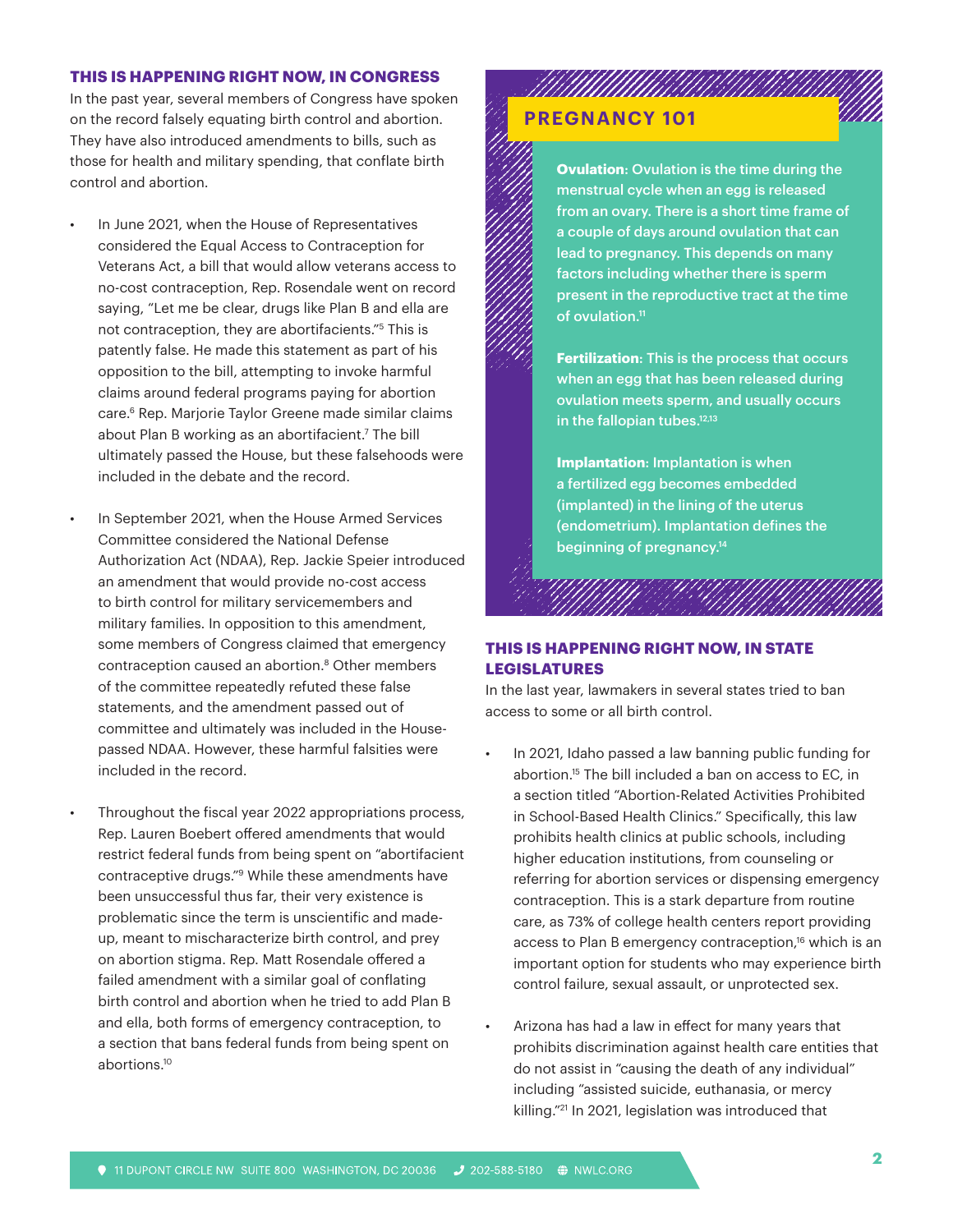# **THE PROBLEMATIC PLAN B LABEL**

MAANIA ANTAHINA

During the Food and Drug Administration's (FDA) approval of over-the counter sales of Plan B emergency contraception (levonorgestrel) in 2006, there was a problematic conflation of birth control and abortion, and its impact is still felt today. A minority of the advisory committee was concerned that Plan B may work by preventing implantation, which they considered akin to abortion, despite no evidence to support this mechanism of action.17 In a compromise, the FDA took the extremely unusual step of including this possible mechanism of action on the drug's final label. Under "Mechanism of Action," the label for Plan B emergency contraception reads "it may inhibit implantation (by altering the endometrium)."<sup>18</sup> This is problematic because it hypothesizes a mechanism of action that has not been proven to exist.<sup>19</sup> Studies in the intervening years have confirmed Plan B's mechanism of action, which is preventing ovulation and fertilization.<sup>20</sup> Even without any evidence to support the hypothesized mechanism of action, the original labeling remains, and the hypothesized mechanism of action is referenced by anti-reproductive health advocates making false claims that emergency contraception is abortion.

would have amended this law to include "means of abortion" and "emergency contraception" in the list of actions causing the death of an individual.<sup>22</sup> By listing emergency contraception alongside abortion, the legislators sought to falsely equate them, in stigma and outcome. Ultimately this law passed in the state Senate but failed in the House.

UNING UGA

- Texas has banned coverage of abortion services and emergency contraceptives from state funded family planning programming for over a decade.<sup>23</sup> When Texas applied to the federal government in 2017 for a waiver for its Medicaid program to operate its Healthy Texas Women program, which includes the state funded family planning services, it carried forward this ban. This means emergency contraception is not a covered benefit under its family planning program, denying it as an option to those who are enrolled. Texas estimates that over 750,000 women are eligible for services under its Healthy Texas Women program which shows the magnitude the effect of this birth control restriction has on patients in Texas.<sup>24</sup>
- In 2021, a Missouri state senator successfully amended a state Medicaid funding bill to ban funding for "any drug or device approved by the federal Food and Drug

Administration that may cause the destruction of, or prevent the implantation of, an unborn child."25 Because of harmful and misleading language on the labels for some methods of EC, this amendment could have been interpreted to deny coverage of those birth control methods. The legislator said he was trying to prevent Missouri from paying for abortions and argued that some methods of birth control may cause abortions.<sup>26</sup> An alternative amendment was also considered, and rejected, that would explicitly bar Medicaid coverage of emergency contraceptive pills and IUDs "when used to induce an abortion,"<sup>27</sup> despite the fact that EC and IUDs can only be used to prevent pregnancy. Ultimately, after state advocates and other legislators highlighted the harm of these amendments, the Missouri legislator dropped the amendment before the bill passed. Had either amendment been included in the final legislation, it could have been used to prevent Medicaid participants from accessing birth control.

# **Anti-reproductive health policymakers are purposely hiding birth control restrictions**

Some policymakers are trying to incorrectly re-define pregnancy in law in an effort to ban abortion and birth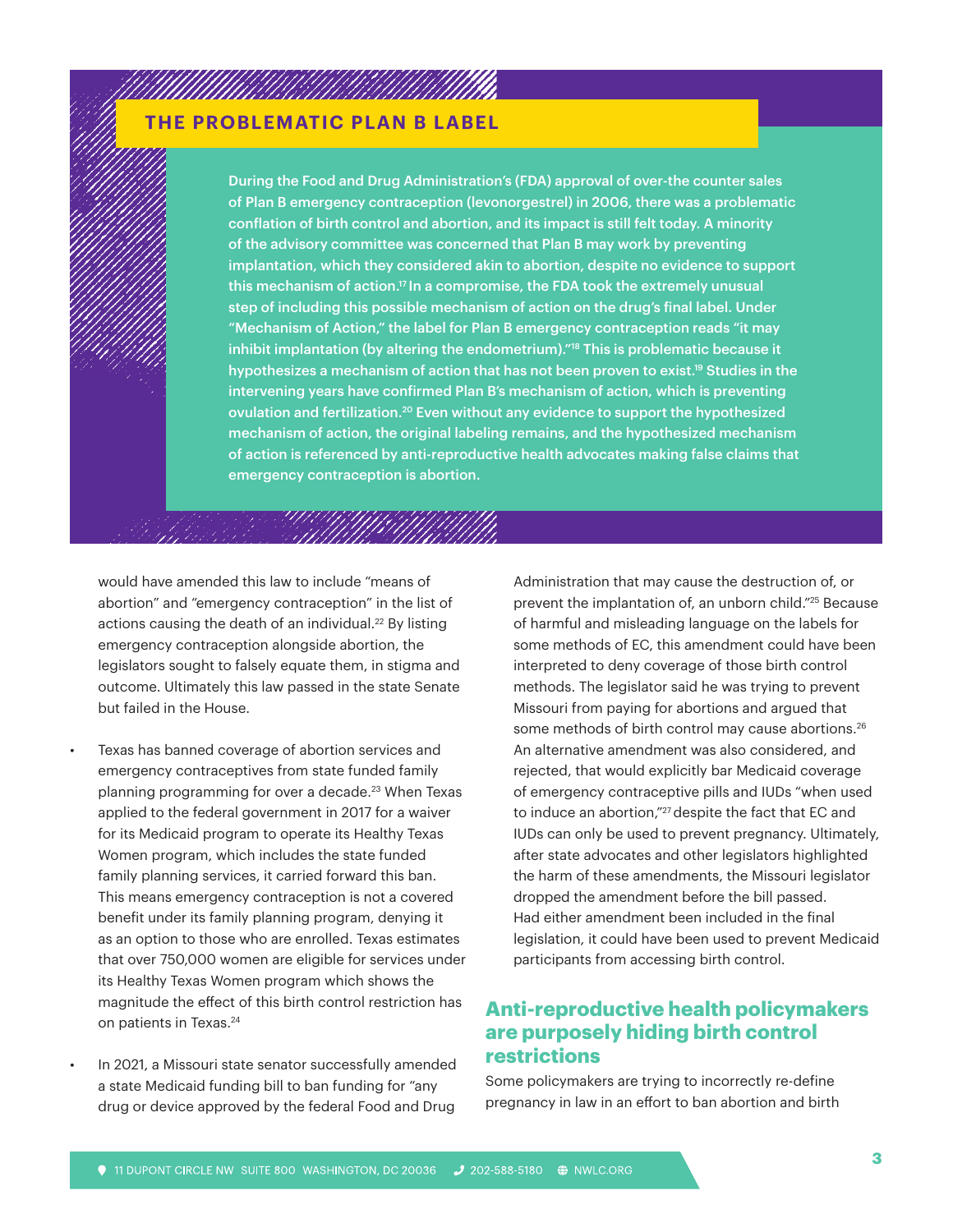control. A significant number of states have attempted this through definitions of "human being" and "person." Several have specifically incorporated definitions that human life and/or pregnancy begins when a sperm fertilizes an egg, despite the fact that the medical definition of when pregnancy begins is after implantation. This unscientific definition of human life and pregnancy would not only outlaw abortion, but also could criminalize birth control and other health care, such as in vitro fertilization.

### **THIS HAS BEEN HAPPENING AND IS HAPPENING RIGHT NOW, IN STATES**

- A failed Mississippi ballot initiative in 2011 sought to amend the state's constitution to define life as beginning at the moment of fertilization.<sup>28</sup> Voters rejected this measure 58%-42%, but this did not stop groups from attempting to introduce similar measures in years going forward.29
- In Texas, SB8, which is now law, bans abortion as early as six weeks of pregnancy and defines "pregnancy" in a way that includes "begins with fertilization."30 SB8 effectively bans nearly all abortions in the state–and is designed to intimidate and harm those seeking abortion or those helping people access this basic health care. While SB8 has received much public attention, its definition of pregnancy has not received much focus yet and could be very problematic. SB8 could be utilized against any contraceptive that the state claims, accurately or not, interferes with implantation.
- In the wake of the leaked Supreme Court draft opinion, Louisiana legislators attempted to advance a bill to ban abortion. It would have redefined "person" in the state code to include "a human being from the moment of fertilization" and "unborn child" to mean "an individual human being from fertilization."<sup>31</sup> Had these definitions become law, it could have threatened access to emergency contraception.

# **Anti-reproductive health policymakers are challenging the constitutional right to birth control**

The constitutional right to contraception recognized by the Supreme Court in 1965, in *Griswold v. Connecticut*, 32 is under attack from policymakers.

Sen. Marsha Blackburn described the decision in *Griswold* as "constitutionally unsound"33 in a video she made opposing the nomination of Supreme Court Justice Ketanji Brown Jackson.

• Candidates running for office in Arizona and Michigan have said *Griswold* was wrongly decided.34

These efforts are fueled further by the leaked draft opinion in the *Dobbs v. Jackson Women's Health Organization* case. The draft opinion attacks the right to privacy, which is not only the basis for abortion rights, but also for the right to contraception and many other rights. The rationale of the leaked draft puts many of the most fundamental rights our society is built around—including the right to access contraception—in jeopardy. While the draft opinion claims that it will "only" allow states to ban abortion, it provides a clear blueprint for undermining or overturning the right to access contraception.

The blatant desire to undermine and, eventually, overturn the constitutional right to access contraception is particularly concerning because *Griswold* is one of the key protections against the legislative attacks on birth control that have already been attempted at the state and federal level described above.

## **This matters now more than ever.**

The volume and tenor of attacks on birth control and abortion are louder and more aggressive than ever and will only escalate if the Supreme Court overturns the constitutional right to abortion or allows increasing restrictions on the right. At its core, the opposition to abortion and birth control is very similar: a desire to limit people's self-determination, ability to exercise autonomy over their own bodies, and decision making.

Access to birth control does not solve the problems created when abortion access is curtailed. Access to birth control can, however, help some people prevent pregnancy and avoid the increasing hurdles in their way to access abortion care they need. In this moment, it is critical to ensure access to all reproductive health care–everyone deserves the freedom to decide when or whether they want to grow a family.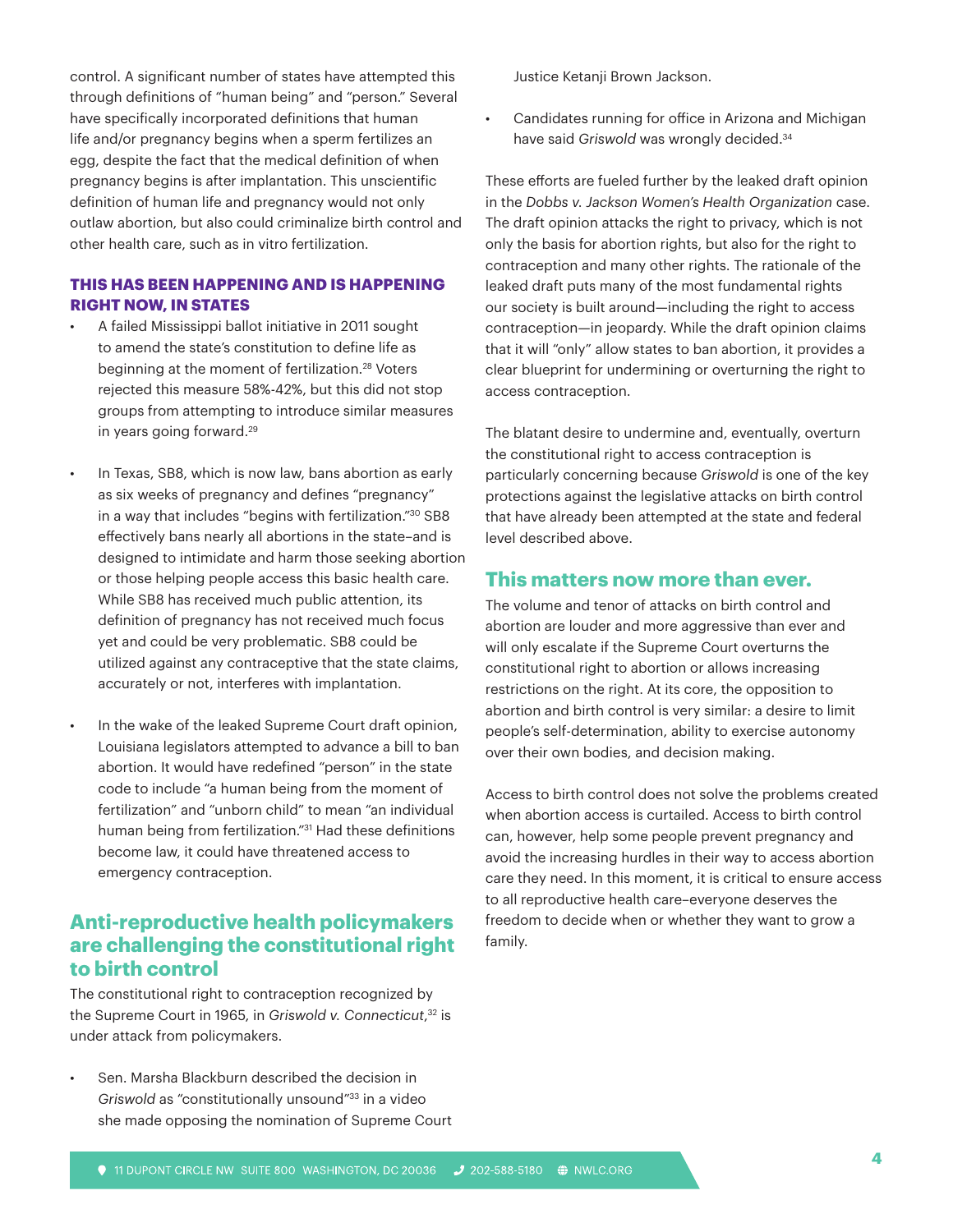## **APPENDIX**

## **COMMONLY TARGETED BIRTH CONTROL METHODS**

#### **Emergency Contraceptive Pills**

Emergency contraception (EC) generally refers to pills that can be taken after sexual intercourse to prevent pregnancy. Nearly 1 in 500 surveyed women who use birth control report having used emergency contraception.<sup>35,36</sup> The efficacy of emergency contraception decreases the more time passes between unprotected sex and when it is taken.

- Levonorgestrel: This is the active pharmaceutical ingredient in one form of emergency contraception (marketed under the brand name Plan B as well as several generic versions). It prevents pregnancy by preventing ovulation and preventing fertilization. There are no studies that show it prevents implantation, although at one time that was a hypothesized mechanism of action. It is effective up to 72 hours after sexual intercourse. Levonorgestrel is available over the counter (without a prescription) to people of all ages.37
- Ulipristal: This is the active pharmaceutical ingredient in another pill form of emergency contraception marketed under the name ella. Ulipristal also works by preventing ovulation and fertilization. It is effective up to five days after sexual intercourse and has a higher rate of efficacy in people who weigh over 85 kg compared to levonorgestrel. ella requires a prescription.

#### **Intrauterine Devices (IUD)**

IUDs are devices that can be inserted into the uterus to prevent pregnancy. In some cases they can also be inserted after sexual intercourse to prevent pregnancy.<sup>38</sup> Approximately 13% of people who use contraception use an IUD, and those who use an IUD report very high rates of satisfaction.39,40

- Copper IUDs: The copper IUD can be used as a form of emergency contraception if placed within five days of sexual intercourse.41 Copper IUDs affect the motility of sperm and prevent fertilization. IUDs require a provider to place them. Copper IUDs are effective for ten years after they are placed.
- Hormonal IUDs: Hormonal IUDs release hormones that prevent pregnancy by preventing ovulation and fertilization. They are more popular for contraception than copper IUDs because they can also ease symptoms of heavy periods.